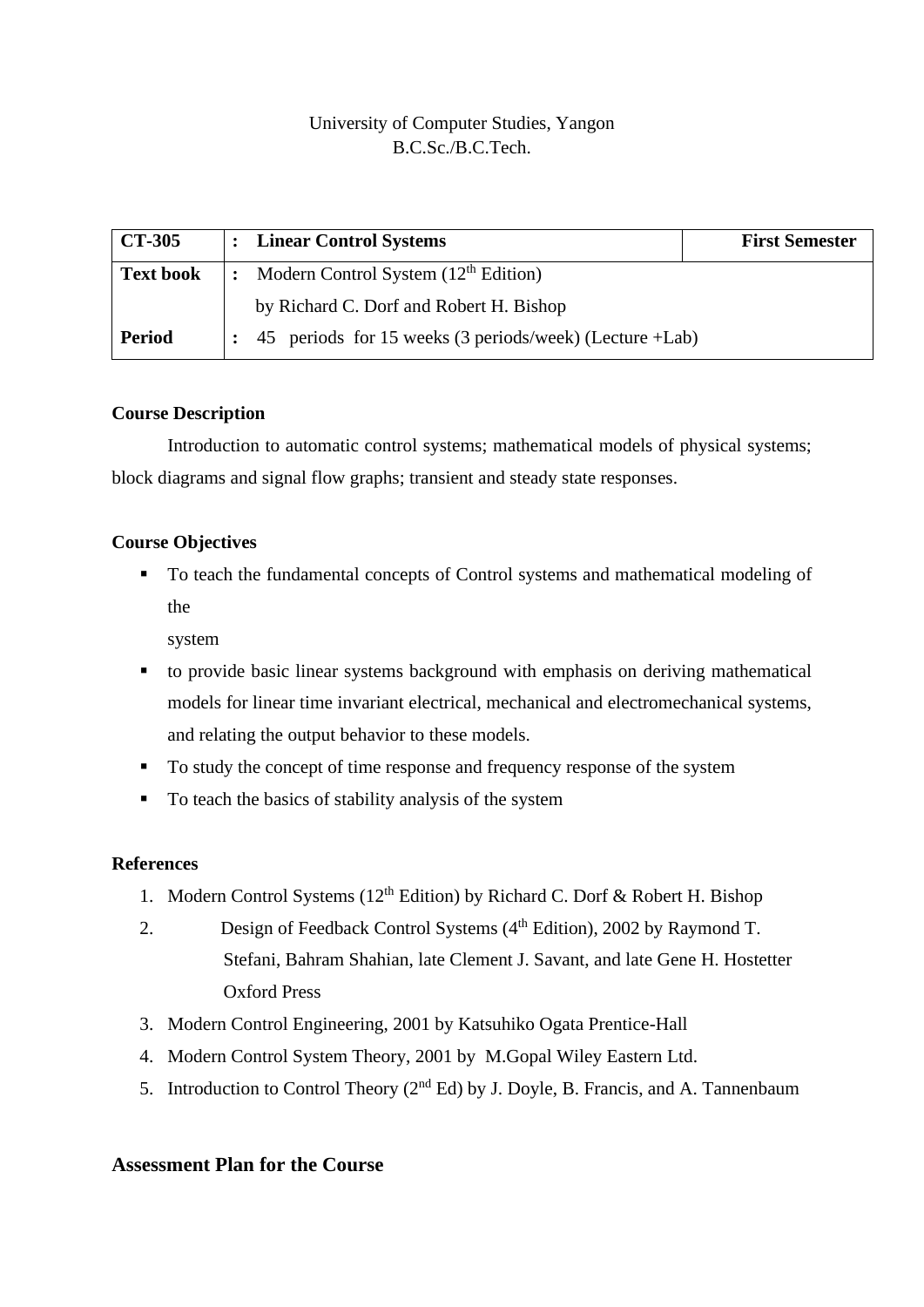| Paper Exam:     | 60% |
|-----------------|-----|
| Attendance:     | 10% |
| Test/ Quiz:     | 10% |
| Lab:            | 10% |
| Lab Assessment: | 10% |

# **Tentative Lecture Plan**

| No.              | <b>Chapter</b>                                   | Page      | <b>Period</b>  | <b>Detail Lecture Plan</b> |
|------------------|--------------------------------------------------|-----------|----------------|----------------------------|
| 1.               | <b>Chapter 1 Introduction to Control Systems</b> | $1 - 48$  | $\overline{2}$ | Overall                    |
|                  | <b>Chapter 2 Mathematical Models of Systems</b>  | 49-160    | 14             | All Examples, Exercises    |
|                  |                                                  |           |                | and Problems               |
| 2.               | 2.1 Introduction                                 | 50-50     | $\mathbf{1}$   |                            |
| $\overline{3}$ . | 2.2 Differential Equations of Physical           | $50 - 55$ | $\overline{2}$ |                            |
|                  | <b>Systems</b>                                   |           |                |                            |
| $\overline{4}$ . | 2.3 Linear Approximations of Physical            | 55-58     | $\overline{2}$ |                            |
|                  | <b>Systems</b>                                   |           |                |                            |
| 5.               | 2.4 The Laplace Transform                        | 58-64     | $\overline{2}$ |                            |
| 6.               | 2.5 The Transfer Function of Linear Systems      | 65-79     | $\overline{2}$ |                            |
| 7.               | 2.6 Block Diagram Models                         | 79-84     | $\overline{2}$ |                            |
| 8.               | 2.7 Signal-Flow Graph Models                     | 84-90     | 1              |                            |
| 9.               | 2.8 Design Examples                              | 90-112    | $\mathbf{1}$   |                            |
| 10.              | 2.10 Sequential Design Examples                  | 128-130   | $\mathbf{1}$   |                            |
|                  | <b>Chapter 4 Feedback Control System</b>         | 234-303   | 10             | All Examples, Exercises    |
|                  | <b>Characteristics</b>                           |           |                | and Problems               |
| 12.              | 4.1 Introduction                                 | 235-239   | $\overline{2}$ |                            |
|                  | 4.2 Error Signal Analysis                        |           |                |                            |
| 13.              | 4.3 Sensitive of Control Systems to Parameter    | 239-242   | $\overline{2}$ | $\prime$                   |
|                  | Variations                                       |           |                |                            |
| 14.              | 4.4 Disturbance Signals in a Feedback Control    | 242-247   | $\overline{2}$ |                            |
|                  | <b>Systems</b>                                   |           |                |                            |
| 15.              | 4.5 Control of the Transient Response            | 247-253   | $\overline{2}$ | $\sqrt{2}$                 |
|                  | 4.6 Steady-State Error                           |           |                |                            |
| 16.              | 4.7 The Cost of Feedback                         | 253-267   | $\mathbf{1}$   |                            |
|                  | 4.8 Design Example                               |           |                |                            |
| 17.              | 4.10 Sequential Design Examples                  | 273-277   | $\mathbf{1}$   |                            |
|                  | <b>Chapter 5 The Performance of Feedback</b>     | 304-385   | 10             | All Examples, Exercises    |
|                  | <b>Control Systems</b>                           |           |                | and Problems               |